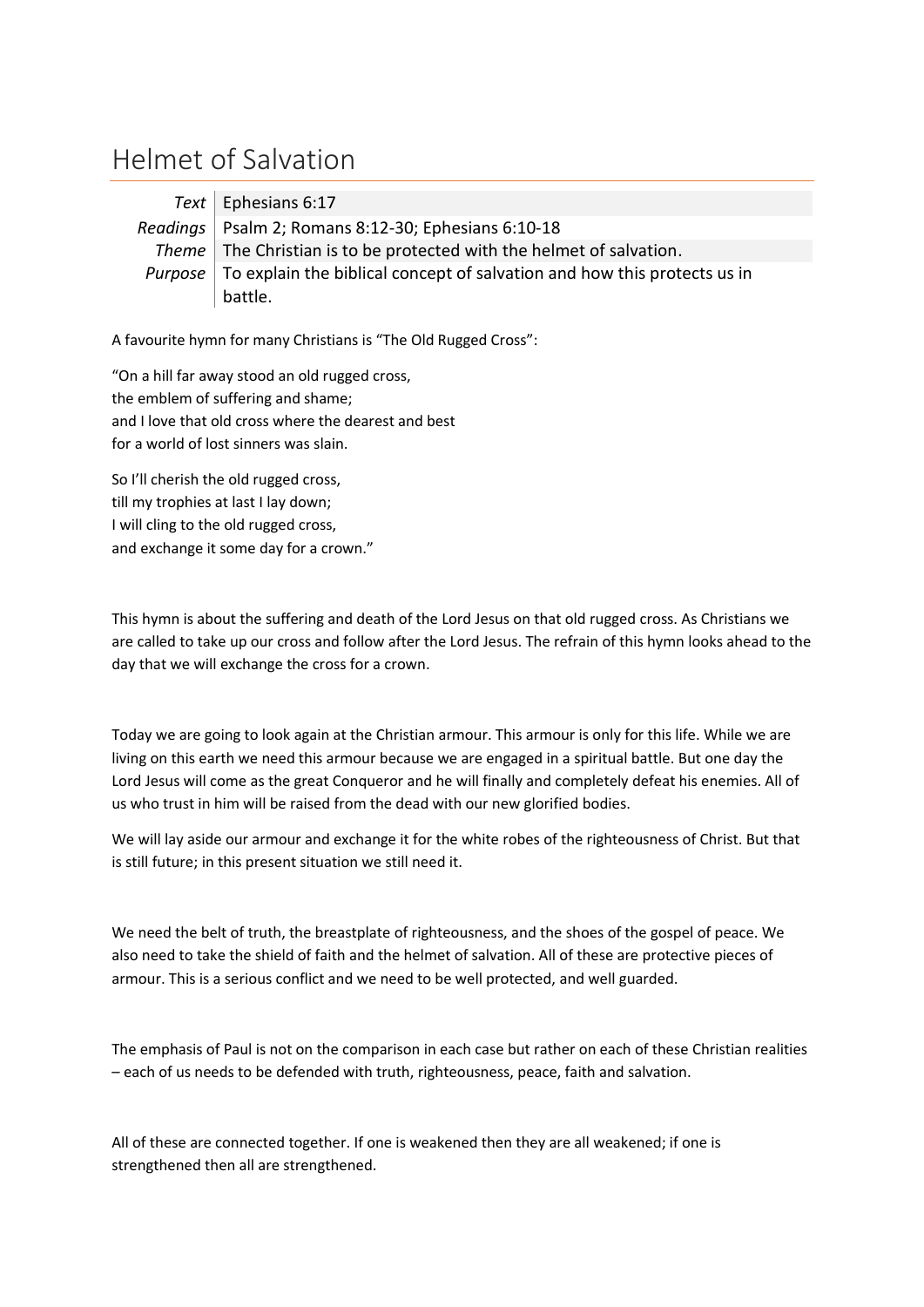So today we will give our attention to the **helmet of salvation.**

The Roman soldier wore a helmet made of bronze, which was heavy and expensive and provided a lot of protection in battle. It was lined with felt or sponge to make it more comfortable to wear. The helmet protected the soldier's head and neck and cheeks. He did not wear it when he was marching but carried it on a strap. Just before battle he would take up his shield and then put on his helmet.

That was vital because a blow to the head would often be the end of the soldier. A severe blow on an unprotected head from an axe or hammer or sword would often kill a man. But his helmet gave him good protection and enabled him to survive those blows; he could continue living and fighting.

This is true for the Christian. The helmet is a picture of our salvation. Without our salvation we are finished; we have no spiritual life and we cannot keep fighting in Christ's army.

You need to "**take"** this helmet of salvation. The Greek word would be better translated as "receive" or "accept".

A Roman soldier would pick up his belt, breastplate and shoes, but he would be *given* his helmet by an attendant or by his armour bearer.

In the same way a Christian receives the helmet of salvation from God. This is consistent with the message of the Bible. You cannot earn your salvation by your good works; you do not deserve to be saved; you can't go and get it for yourself. "For it is by grace you have been saved, through faith – and this not from yourselves, it is a gift of God – not by works so that no one can boast." (Eph 2:8-9)

Yet the verb here is also an imperative, a command. The Lord offers you salvation as a gift and he commands you to take it, to receive it, and accept it. Have you done that? Have you accepted this gift of salvation through faith?

What is this **salvation?** This is one to the broadest terms in the Bible to describe all that God has done for his people.

**The Hebrew word** literally means *"*a broad place*"* or "a wide open place". When we are in the grip of Satan and of sin we are confined to a prison, we are bound, we are pressed into a small narrow space. But the Lord has rescued us from that and has brought us out into the open, into a wide spacious place. This is God's work of salvation. He has delivered us, rescued us.

Salvation embraces **everything God has done** for us, beginning with our election and going through to our glorification, and everything in between. Paul described this in Romans 8:30, "Those he predestined, he also called; those he called, he also justified; those he justified, he also glorified."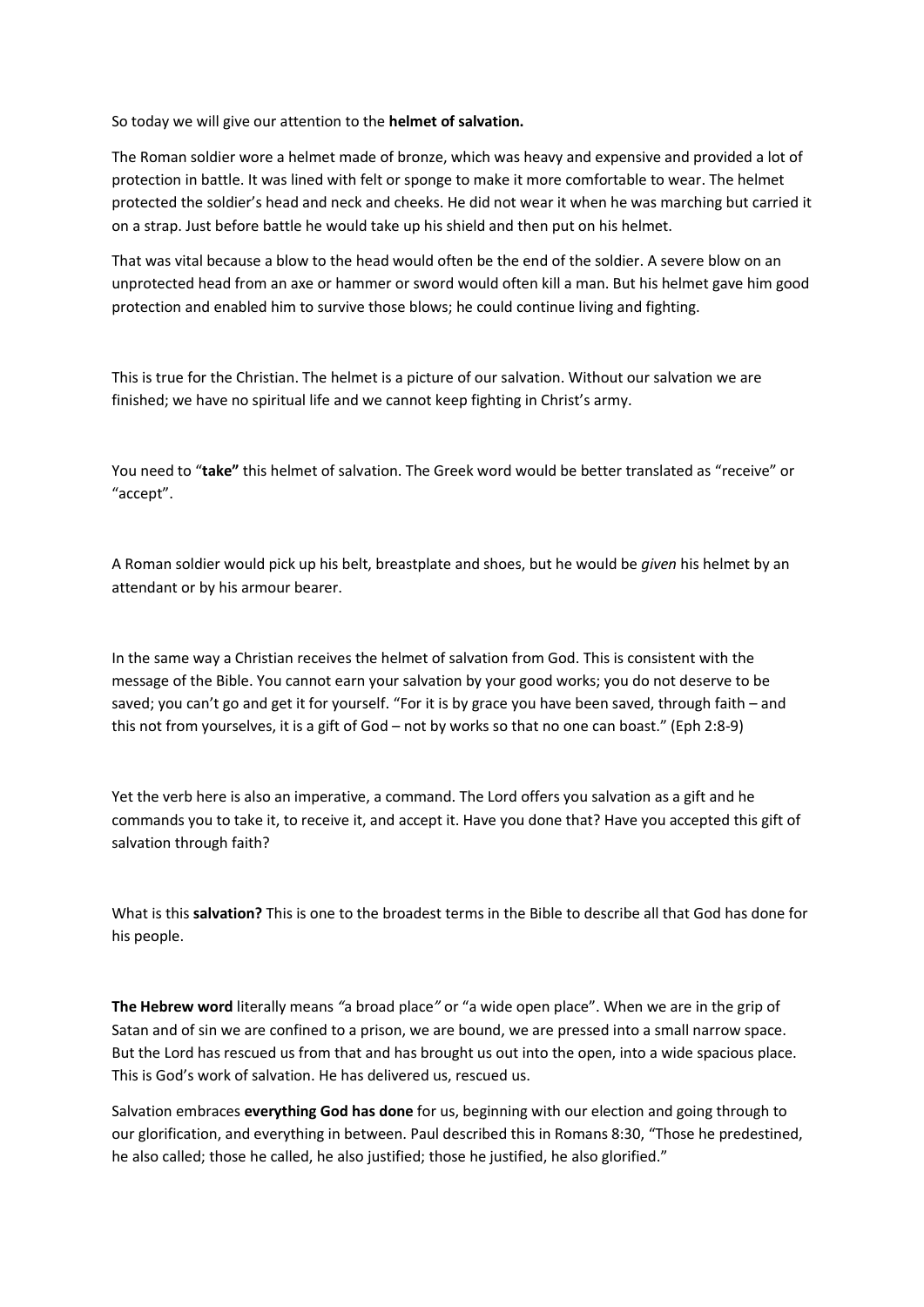The word looks back to what God has done in the **past**.

He has saved us through Christ's work in his death and resurrection. Jesus was "delivered over to death for our sins and raised to life for our justification." (Romans 4:25) On the cross he took our punishment on himself and then was raised to prove that the price had been paid.

The work of Jesus is absolutely central to our salvation.

In the Old Covenant God saved people as they looked forward to Jesus as he was pictured in all the types and ceremonies.

In the New Covenant God saves people as we look back with faith to the death and resurrection of Christ and are united with him in those saving events.

It is because of Jesus that God can cause us to be born again by his Spirit, forgive us our sins, give us the righteousness of Christ, and adopt us into his family. We are saved because we are united with Jesus and because of our relationship with God through him.

This ought to give the Christian a solid *assurance of salvation*. Think of it as a comparison between courting and being married.

Courtship can be a stressful time for a young man and woman. It can be unsettling and time-consuming. You are often thinking about your relationship and you have lots of questions and doubts: Is this really the person for me? Does she really love me? Do I love her? Will this relationship last? Will it result in marriage? Should we continue on? You find yourself thinking about all this so much that it is hard to concentrate on other matters. There is much uncertainty during this time.

When you get married you put all those doubts and uncertainties behind you. You have made your decision and you have said your vows to each other. You are married, "till death do us part". Your marriage still takes time and work and effort but you know that your relationship is secure. That frees up your mind so you can concentrate your energy on other things.

Being a Christian is like being married. The church is the bride of Christ. A Christian is united with Christ Jesus, connected with him, and joined with him. This relationship takes effort and work on your part but if you believe in Jesus as Lord and Saviour you can be secure in Christ. You can be certain you are a Christian; you can have assurance of salvation.

This assurance means that you don't have to keep worrying about the relationship; rather you can put your energies to praising God, serving Christ and obeying his commands. You can be useful and active in his church and kingdom.

This is your helmet of salvation; it is the security of knowing that Jesus has died for your sins and he has saved you.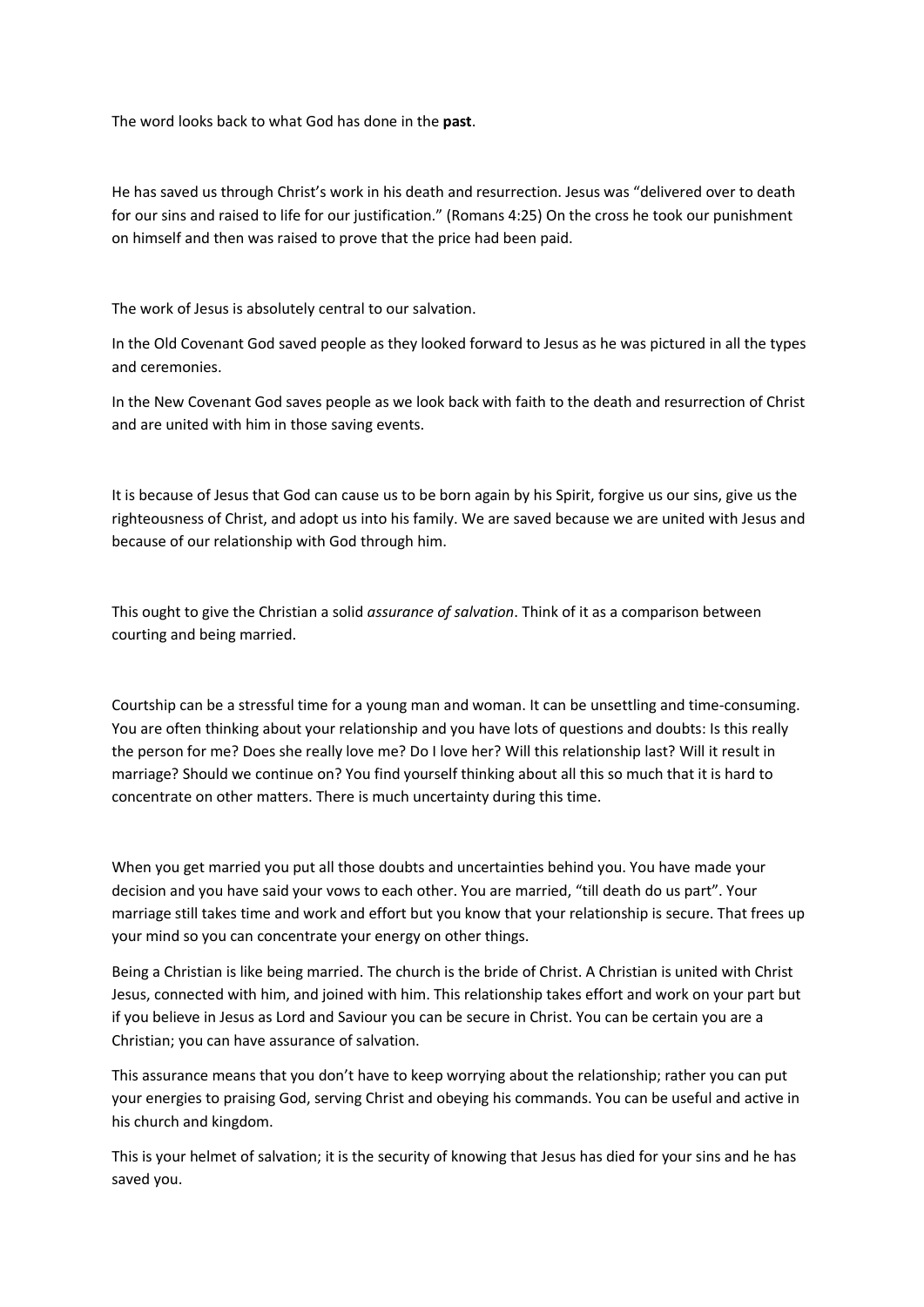This is the assurance Fanny Crosby wrote about in her hymn:

"Blessed assurance, Jesus is mine; O what a foretaste of glory divine! Heir of salvation, purchase of God; Born of his Spirit, washed in his blood. This is my story, this is my song, Praising my saviour all the day long."

Salvation not only covers what God has done in the past but also what he is doing in the **present**.

In battle a soldier needed to keep his armour on to avoid injury, but he also needed ongoing supplies so he had the strength and energy to keep fighting. Without this supply he would become tired and weary and discouraged.

This is true for us as Christians. The battle we are fighting will be long and hard. Our enemies are strong and active. It is easy to become battle weary and tired and then to become discouraged and depressed.

You might feel like this as you look at all you need to do and all the work that lies ahead of you. You might fell you don't have the strength or energy for you work, or your study, or any active service in the church. If this is how you feel remember to keep on this helmet of salvation. Remember that God is constantly supplying us with all we need for this ongoing warfare.

Jesus is in heaven and he is interceding for us to the Father.

Jesus has also given us his Holy Spirit and he is applying to us all the benefits that Jesus gained for us in his death and resurrection.

The Holy Spirit is also helping us to be more holy, more sanctified, more like the Lord Jesus. We have an ongoing supply of the grace of salvation.

With all this in mind, "Let us not become weary in doing good, for at the proper time we shall reap a harvest if we do not give up." (Galatians 6:9)

Salvation describes what God has done in the past, what he is doing in the present, and what he will do in **the future**.

If a Roman soldier thought he was going to be defeated in battle he would be less likely to fight. He would lose heart and hope. He would be tempted to run away, or surrender, or give up.

But if he were hopeful of victory he would keep fighting. He would support his legion and throw himself into the conflict.